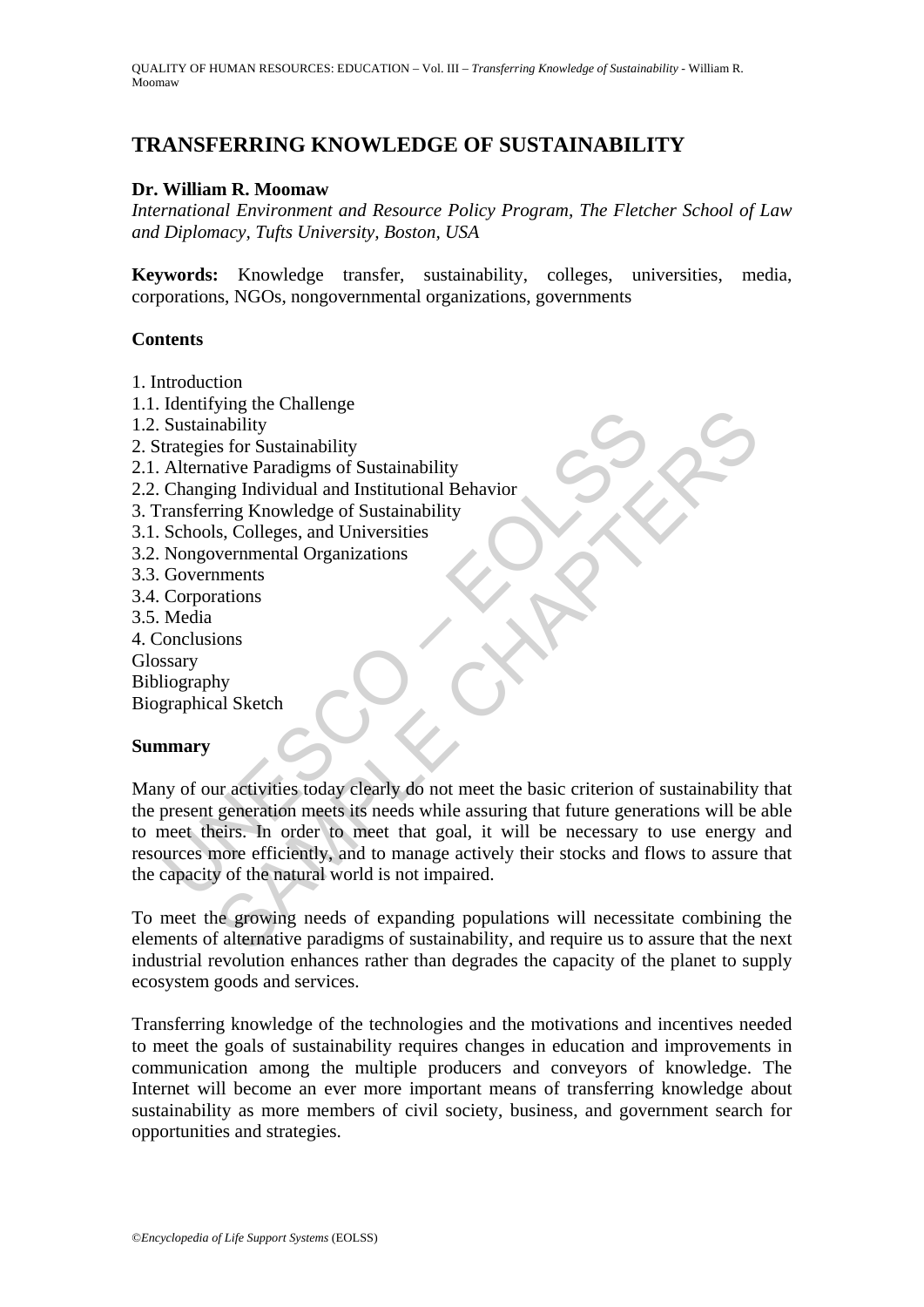## **1. Introduction**

## **1.1. Identifying the Challenge**

Creating effective social change is always a major challenge. In shifting to an economic and social system that is sustainable, one must address an exceptionally high degree of social inertia, economic self-interest, and technological lock-in. To alter the current state of the economic and social system a more sustainable one will require a four-stage effort.

- (a) First, create awareness of the need for change and the new value system that is required.
- (b) Second, identify the actions, technologies, and measures needed to effect that change.
- (c) Third, transfer that knowledge to the government and civil society.
- (d) Finally, implement changes through effective government policies, efficient markets, and a knowledgeable public.

change.<br>Third, transfer that knowledge to the government and civil society<br>Finally, implement changes through effective government<br>markets, and a knowledgeable public.<br>Weledge about sustainability and the means of achievin France of the movement and civil society.<br>
Transfer that knowledge to the government and civil society.<br>
Implement changes through effective government policies, effice<br>
about sustainability and the means of achieving sust Knowledge about sustainability and the means of achieving sustainability may be discovered or invented by many sectors of society. For example, research universities and institutes and corporate and government research laboratories have discovered many technologies and strategies for more sustainable energy and resource use. The rate of adoption of these new technologies and practices, however, has been disappointingly slow. Clearly, there needs to be more than the existence of a new technology for it to be adopted. This article will concentrate on the process of knowledge transfer, and how it can lead to implementation. The actors responsible for knowledge transfer may or may not be the knowledge creators. Knowledge transfer agents include educational institutions, nongovernmental organizations (NGOs), corporations, governments, and the media.

## **1.2. Sustainability**

It is easier to identify non-sustainable practices than sustainable ones. A number of nonsustainable practices are listed below.

- Consumption of natural capital rather than utilizing the annual interest provided by ecosystem goods and services
- Release of toxic chemicals into the air, water, and land
- Release of biological pathogens and alien species into ecosystems and human communities
- Pollution of local and regional air (smog, acid rain, haze)
- Modification of the composition of the global atmosphere, climate change, and ozone depletion
- Loss of plant and animal species from land-use change and overexploitation
- Increase and spread of diseases and pests
- Land damage from minerals and energy exploitation
- Persistence of acute poverty and disease
- Human contribution to the damage from natural disasters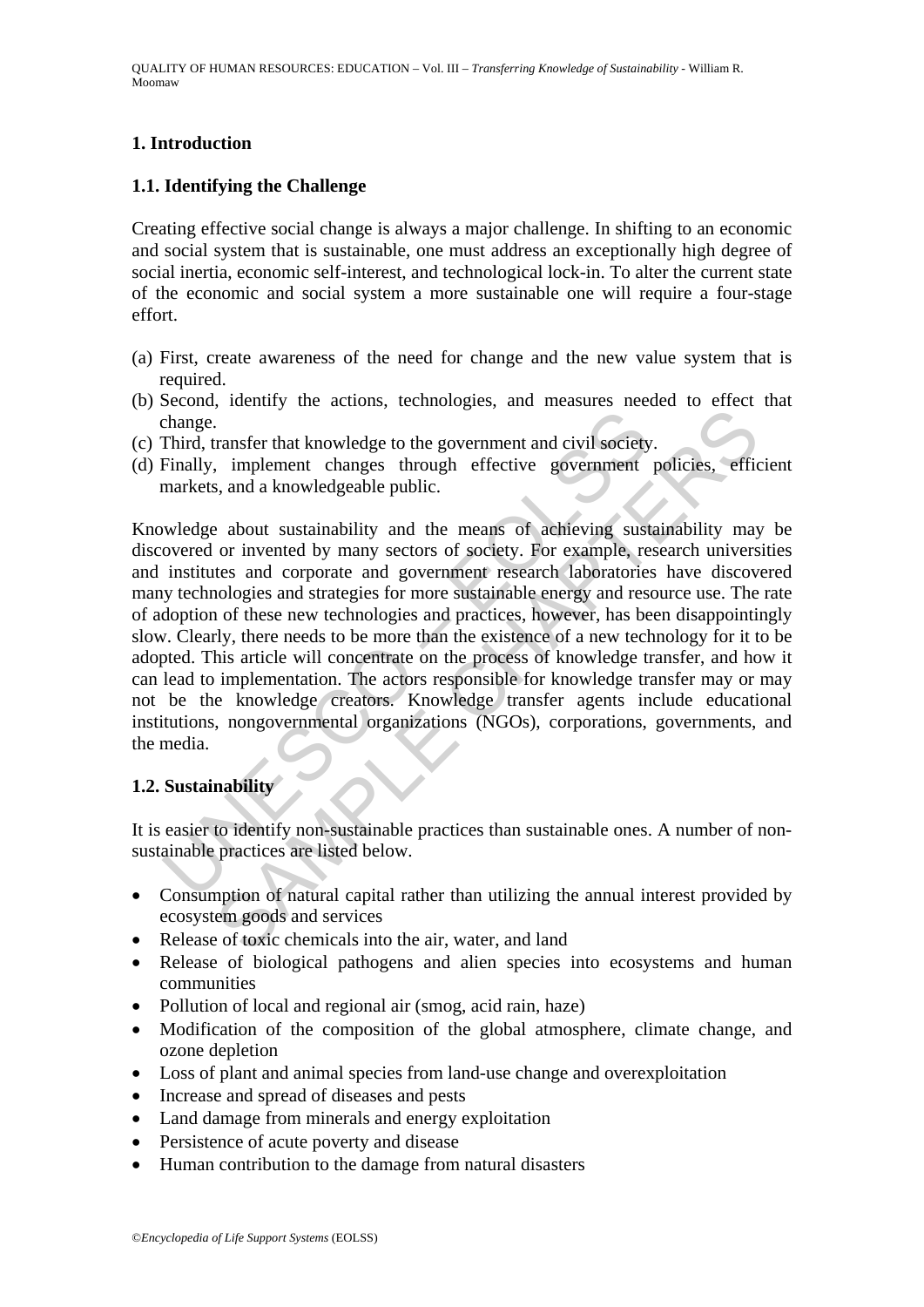It is clear that each one of these examples violates the principles put forth by the Bruntland Commission that defined sustainable development as development that allows the current generation to meet its needs without compromising the ability of future generations to meet theirs. The problems identified in these examples are compounded by ever greater numbers of people meeting their needs and wants and the use of ever more powerful technologies.

People often describe the examples given above as "environmental problems." However, they are not really "problems," but rather "symptoms" of the mismatch between the way human society and individuals are meeting their needs and wants, and the autonomous functioning of planetary and local ecosystems.

The premise that the undesired consequences of economic and social activities can be addressed by treating symptoms is analogous to treating a brain tumor with aspirin and is equally ineffective. The essence of sustainable development is that societies work with rather than against the forces of the natural world, achieve greater rather than less equity within society, and engage all parties in making political and social decisions.

Technological choice is a critical element in society becoming more sustainable, and it is essential that the technologies that run our homes, industries, transportation, and electric power generation be transformed. As will be discussed below, this is as much about institutional change, attitudes, and values as it is about technology itself.

## **2. Strategies for Sustainability**

# **2.1. Alternative Paradigms of Sustainability**

ressed by treating symptoms is analogous to treating a brain tum<br>qually ineffective. The essence of sustainable development is t<br>rather than against the forces of the natural world, achieve grea<br>tity within society, and en by treating symptoms is analogous to treating a brain tumor with aspirint ineffective. The essence of sustainable development is that societies whan against the forces of the natural world, achieve greater rather than in s Beginning in the 1950s, many people began to recognize that the industrialization and land-use paths along which we were traveling had severe adverse consequences both for the natural world and for human health and well-being. In 1972, the first global conference on the human environment was held in Stockholm Sweden. Around this time, national governments began enacting laws to reduce air and water pollution, and the spread of toxic waste in the United States, Europe, Australia, New Zealand, and Japan. New national parks were established in both developed and developing countries to protect land and species from development.

What was most remarkable were the large number of multilateral environmental agreements to protect endangered species, fish, and the oceans from oil spills, to limit trade in hazardous waste, and to protect the climate system and ozone layer. Most of the domestic laws and international treaties involve pollution control type strategies. Emphasis has largely been on controlling what comes out of the smokestack, sewer line, and tail pipe of industrial processes and vehicles.

Such an approach can be effective, but expensive, since one must pay for both the factory and car and in addition for the pollution control device. It is therefore not surprising that many developing countries have chosen to do relatively little to combat pollution, preferring to put all of their limited capital to work in industrialization.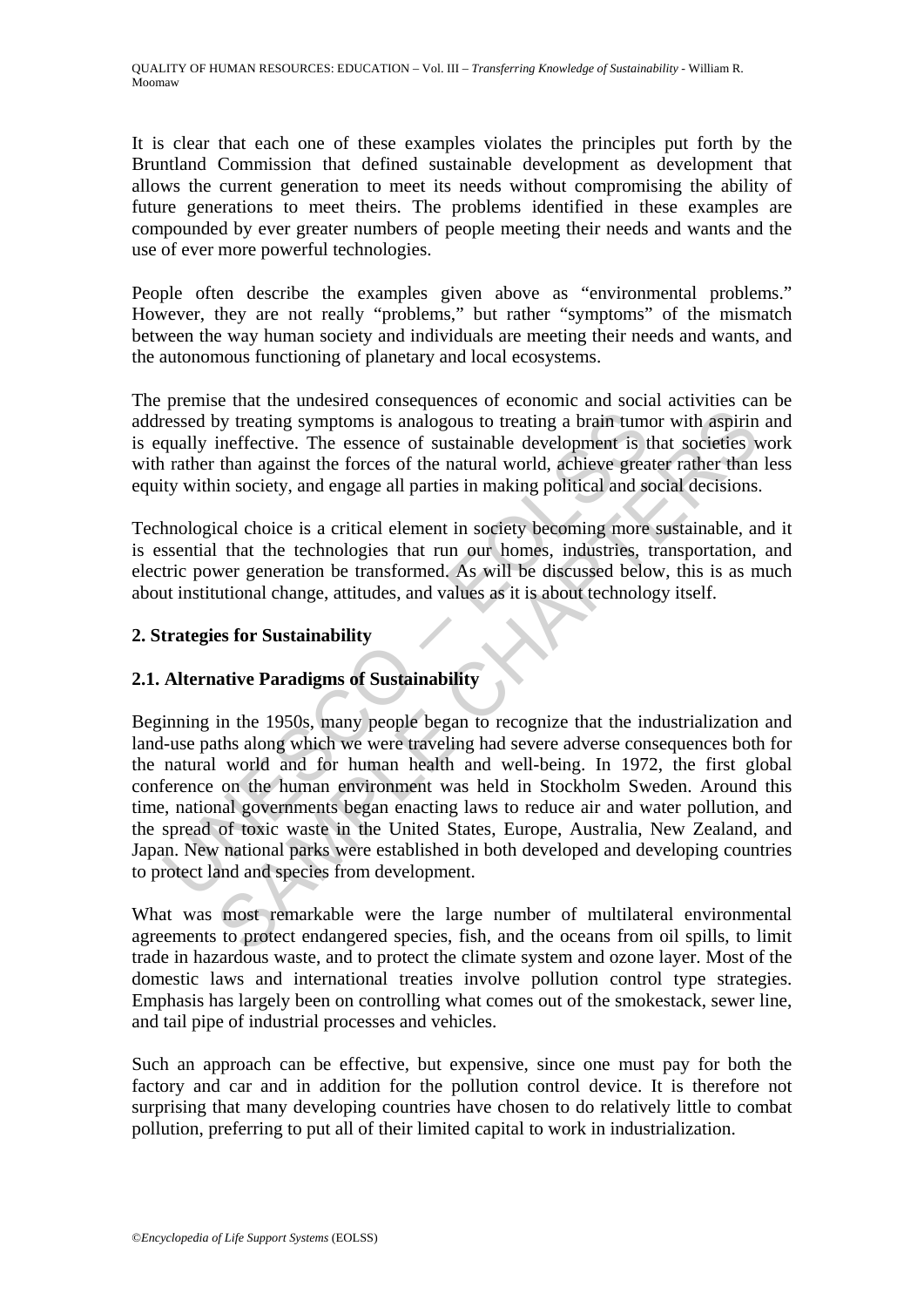A hierarchy of approaches has been developed to address the most obvious industrial problems. The strategies begin with pollution control of existing technology, which primarily treats symptoms and moves up the line to enhancing sustainability. A summary of these approaches follows.

- Pollution control: This reduces the pollutants as they leave the factory, vehicle, or farm. An example is the catalytic converter on vehicles that reduces tailpipe pollutants by 90%.
- world population twice as efficiently with one-quarter as must<br>very population twice as efficiently with one-quarter as mucreleased as in the late twentieth century. Factor 10 recognizes<br>countries will need to meet their n The mass increased as a gain of photate change of the methom diploparation twice as efficiently with one-quarter as much carbon dio d as in the late twentieth century. Factor 10 recognizes that if develops are to receive a • Ecoefficiency (Factor 4 and Factor 10): This principle was embraced by many large multinational corporations at the United Nations (U.N.) Conference on Environment and Development (UNCED) held in Rio de Janeiro in 1992. It is based on pollution reduction goals (doing more with less) rather than advocating a particular strategy. Factor 4 was introduced as a goal to produce enough energy to meet a doubled world population twice as efficiently with one-quarter as much carbon dioxide released as in the late twentieth century. Factor 10 recognizes that if developing countries are to receive a share of energy proportional to their numbers industrial countries will need to meet their needs with one-tenth as much energy related emissions as occurred in the 1990s. There is a strong emphasis on technology, including genetic engineering of plants and animals to reduce chemical pollution and improve efficiency.
- Pollution prevention/waste minimization: This requires redesigning industrial processes or technology to prevent the production of pollutants in the first place. Many industrial examples have successfully reduced specific pollutants to zero. Replacing the internal combustion engine with a fuel cell releases only water to the environment. This strategy can also include genetic engineering.
- Lifecycle assessment: This is a matter of examining all of the energy and material used in a particular product or industrial product from the mine through production, use, and ultimate disposal. This information can then be used to limit environmental damage at its most economically efficient point.
- Industrial ecology: This involves attempts to compare industrial processes to ecosystem functions. Industrial ecology relies on life cycle assessment, but then uses that information to design industrial systems that mimic natural systems through recycling and reusing waste materials.
- Next industrial revolution: This approach addresses quality and quantity of flows: nonrenewable materials are continually recovered and recycled; and only biodegradable materials are released to the environment. It emphasizes services over goods to reduce resource use, and required buildings to rely on renewable resources to generate as much as or more energy than they use.
- Enhanced sustainability: Human activities usually decrease the opportunities for other organisms and interfere with the flows of energy and material cycles. It will become necessary to design industrial processes and products so that they reinforce natural systems, and operate so as to restore degraded ecosystems, bring energy and materials consumption within the natural rates of flow, and enhance existing natural materials cycles so as to support human needs in an equitable manner within and between generations. A shift to renewable energy resources from fossil fuels is an essential component of this approach, which uses analysis from life cycle assessment and industrial ecology as well as emphasizing social change to achieve goals.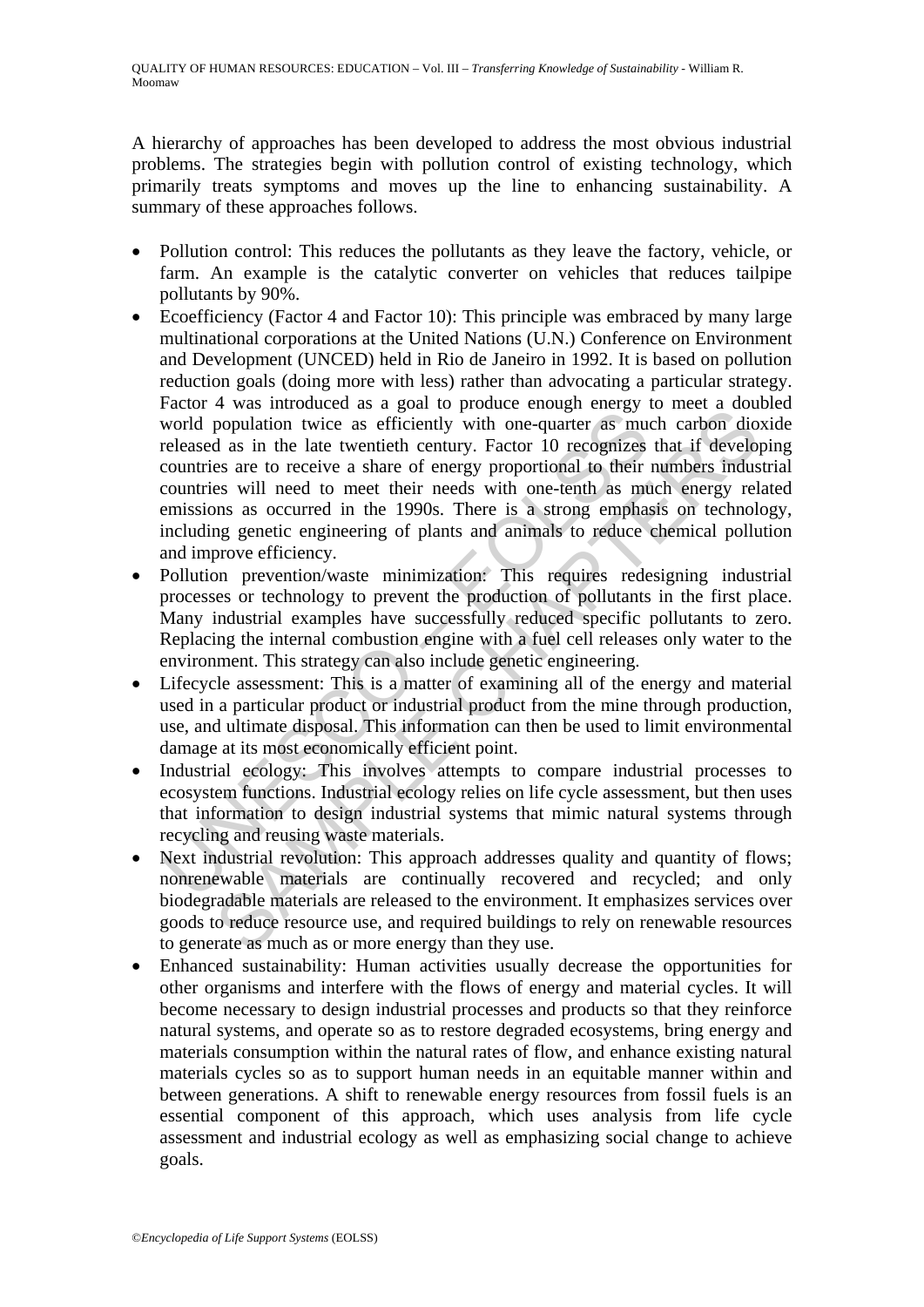- -
- -
- -

# TO ACCESS ALL THE **13 PAGES** OF THIS CHAPTER, Visi[t: http://www.eolss.net/Eolss-sampleAllChapter.aspx](https://www.eolss.net/ebooklib/sc_cart.aspx?File=E1-12-05-06)

#### **Bibliography**

American Council for an Energy-Efficient Economy, *www.aceee.org* [An excellent source of information concerning the energy efficiency of specific model appliances, heating and cooling technology, office equipment, and vehicles sold in the United States.]

Bangladesh Center for Advanced Study, Bangladesh, *http://www.bcas.net* [Perspective from a prominent policy analysis research center in the developing world.]

Centre for Science and Environment, India, *http://www.cseindia.org* [Excellent source of developing country information about climate change and other environmental concerns related to sustainable development.]

Clean Air-Cool Planet, *http://cleanair-coolplanet.org* [A U.S.-based NGO that is mobilizing corporations, universities, municipal governments, and religious groups to reduce greenhouse gas emissions by adopting more sustainable practices.]

ening the energy entrelative of specific model appractic moment, and vehicles sold in the United States.]<br>
Dependence and Environment, India, *http://www.bcgs.net* [Perspecifical places]<br>
gladesh Center for Advanced Study, is energy officiency of specific model applances, neating and cooling technology, conductions and colonical contract model and the United States.]<br>
Center for Advanced Study, Bangladesh, *http://www.bcas.net* [Perspective Coglianese C. and Nash J. (2001). *Regulating from the Inside: Can Environmental Management Systems Achieve Policy Goals?*, 250 pp. Washington, D.C.: Resources for the Future. [A book that describes the potential to effect change in corporate behavior through the use of an alternative, flexible regulatory system that favors firms that use an environmental management system.]

Hawken P., Lovins A., and Lovins H. (1999). *Natural Capitalism: Creating the Next Industrial Revolution*, 396 pp. Boston: Little, Brown. [Describes numerous corporate actions that have proven to be both more sustainable and more profitable. Suggests a transformation of capitalism.]

Intergovernmental Panel on Climate Change, *http://www.ipcc.ch* [The most comprehensive source of information and the state of knowledge about climate change. The Third Assessment Report emphasizes sustainability in its analysis of the climate interference issue.]

International Council for Local Environmental Initiatives (ICLEI), *http://www.iclei.org* [This organization and its website provide information on actions taken by municipal and other local governments to address multiple aspects of sustainability.]

International Institute for Sustainable Development (IISD), *http://iisd.ca* [This is one of the most important organizations to address sustainability directly. There is major information about economic and other social dimensions of sustainability.]

Pew Center on Global Climate Change, *http://www.pewclimate.org* [The Pew Center provides important insights into how the private sector of multinational corporations might address climate change in a manner consistent with their need to make a profit.]

Romm J.J. (1999). *Cool Companies*, 277 pp. Washington, D.C.: Island Press. [This book documents over 50 corporations that have reduced their energy use and greenhouse emissions and increased their economic profits.]